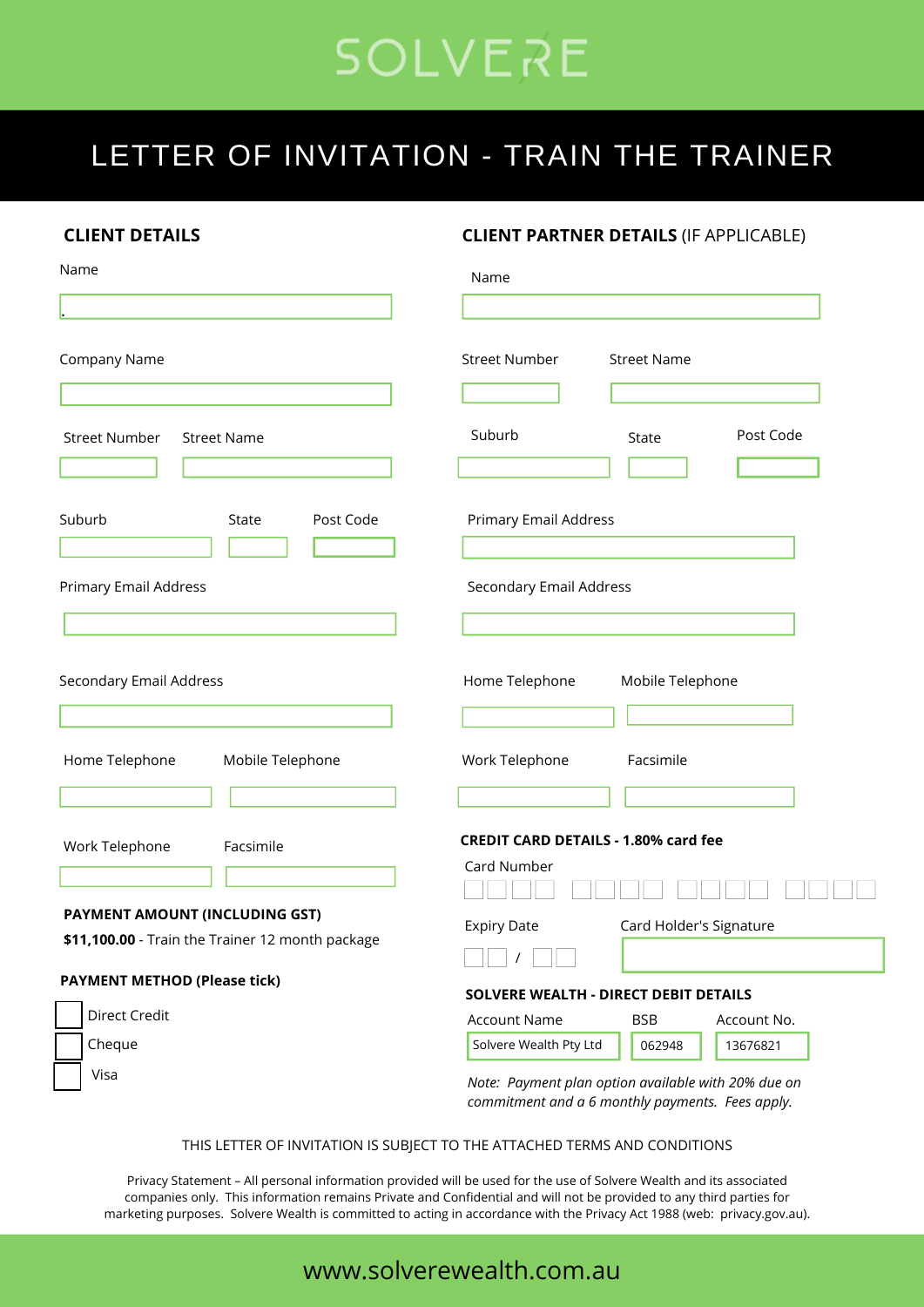#### **TERMS AND CONDITIONS**

#### 1.Definitions and interpretation

Defined terms: In these Terms and Conditions, unless the context indicates otherwise, the following defined terms shall have their meaning as specified:

ACL means the Australian Consumer Law under the Consumer and Competitions Act 2010 (Cth).

Act means the Corporations Act 2001 (Cth).

Acceptance Date means the date we provide you with written notice that you have been accepted into the Solvere Coaching Program. Client means the party or parties who have signed the Letter of Invitation and have been accepted by Solvere for Solvere Coaching. Coaching Materials means all documents, software, methods and techniques disclosed by any coach, staff or other person or entity involved in supplying Solvere Coaching Services to you. Confidential Information means all information, non-public or

proprietary information of Solvere's, regardless of its form or how it is stored or delivered:

(a)disclosed or communicated by Solvere to you; or

(b)learnt or accessed by you from Solvere,

on or after the Acceptance Date but does not include information: (c)which is in the public domain other than through breach of these Terms and Conditions or an obligation of confidence owed to us; or (d)which you can prove to our satisfaction was already known to you at the time of disclosure by us (unless such knowledge arose from disclosure of information in breach of an obligation of confidentiality); or

(e)which you acquire from a source other than us where such source is fully entitled to disclose it.

Consequential Loss means loss of expected savings, loss of use, loss of opportunity, loss of profit, loss of revenue, increased financing costs, loss arising from delay, or any consequential, special or indirect loss or damage, whether or not the possibility or potential extent of the loss or damage was known or foreseeable, and whether arising from a claim under indemnity, contract, tort (including negligence), statute or otherwise.

Default Event means any one of the following events:

(a)you fail to make any payment when due;

(b)commit a serious, wilful or persistent breach of these Terms and Conditions;

(c)you enter into liquidation, provisional liquidation, bankruptcy or under administration, having a controller, administrator, receiver or analogous person appointed to you or to any of your property, or being taken under section 459F(1) of the Act to have failed to comply with a statutory demand;

(d)you are unable to pay your debts, become insolvent, bankrupt or commit an act of bankruptcy;

(e)you die, cease to be of full legal capacity or otherwise becoming incapable of managing your own affairs for any reason; or (f)a mortgagee or their agent enters into possession of your assets; or (g)entering into a compromise or arrangement with, or assignment for the benefit of, any of your creditors, or any analogous event. Financial Service has the same meaning as in the Act.

Force Majeure Event means circumstances beyond our reasonable control, which shall include, but not be limited to changes in any laws, Regulations, orders, Acts, instructions or priority request of any government, or any department or agency, civil or military authority, acts of God, acts of the public enemy, your acts or omissions, fires, floods, strikes, lockouts, embargoes, wars, labour or material shortages, riots, insurrections, defaults of our suppliers or subcontractors, delays in transportation, your instructions or lack of

instructions from you.

Intellectual Property Rights means all forms of intellectual property rights (whether registered or unregistered) in copyright, designs, patents, trademarks, domain names, trade secrets, know-how, confidential information, and all other similar proprietary rights and all extensions and renewals thereof anywhere in the world which currently exist and/or are recognised in the future.

GST has the meaning as set out in the A New Tax System (Goods and Services Tax) Act 1999 (Cth).

Letter of Invitation means a letter from us to you inviting you to apply for Solvere Coaching, that sets out the Payment Amount, and that includes these Terms and Conditions.

Payment Amount means the amounts (including GST) to be paid by you stated in the Letter of Invitation for 12 months of Services, or stated in any subsequent agreement to renew.

Personal Information has the same meaning as in the Privacy Act. Privacy Act means the Privacy Act 1988 (Cth) as amended. Privacy Policy means Solvere's privacy policy as amended from time to time.

Related Bodies Corporate has the same meaning as in the Act. Services means services provided by us from time to time, including the supply of property investment strategies, coaching and related or ancillary services under the Solvere Coaching Program.

Solvere means Solvere Wealth Pty Ltd (ACN 609 980 047), including its Related Bodies Corporate, agents, personnel, subcontractors and employees where they act on behalf of the corporation.

Solvere Coaching Program means the program described in clause 5 of these Terms and Conditions.

Terms and Conditions means terms, conditions and provisions contained herein in this agreement. We, us or our refers to Solvere.

You or your refers to the Client.

#### 2.Engagement

2.1These Terms and Conditions apply from the Acceptance Date. 2.2If you sign and return the Letter of Invitation to us, this constitutes an offer by you to join the Solvere Coaching Program.

2.3Our initial acceptance of your offer is subject to us being satisfied of your suitability for the Solvere Coaching Program based on our evaluation of, but not limited to, your:

2.3.1current assets and liabilities;

2.3.2credit history; and

2.3.3borrowing capacity.

2.4We will provide you with written notice of your acceptance to the Solvere Coaching Program which will entitle you to 12 months of Services.

2.5You may decide to continue to receive Services after the first year if you accept any written offer we make (which will include the Payment Amount).

#### 3.Price

3.1Unless otherwise agreed to in writing by us, the price charged and payable by you for our Services shall be the Payment Amount (including GST).

#### 4.Payment terms

4.1Payment of the Payment Amount must be made in full, payable within 7 days of the Acceptance Date; or

4.2 All payments of the Payment Amount are to be made to us by direct debit to the bank account nominated by us, by credit card or by cheque or as otherwise indicated by us in writing.

4.3 If we incur costs in the collection of the Payment Amount from you, these costs will become a debt owed by you to us. 4.4 You have no right of set off.

#### 5.SOLVERE COACHING PROGRAM

5.1 The Services provided by us as part of the Solvere Coaching Program include:

- 5.1.1 assisting you with fact finding;
- 5.1.2 having your borrowing capacity assessed;

5.1.3 assisting you to create property purchasing strategies; 5.1.4 supporting your analysis of potential property purchases; 5.1.5 supporting you through any property purchase you decide to make. 5.2 You warrant and undertake to at all times read, research, practice, perform, submit and complete all requirements, skill sessions, assessments and tasks associated with the Solvere Coaching Program we provide to you.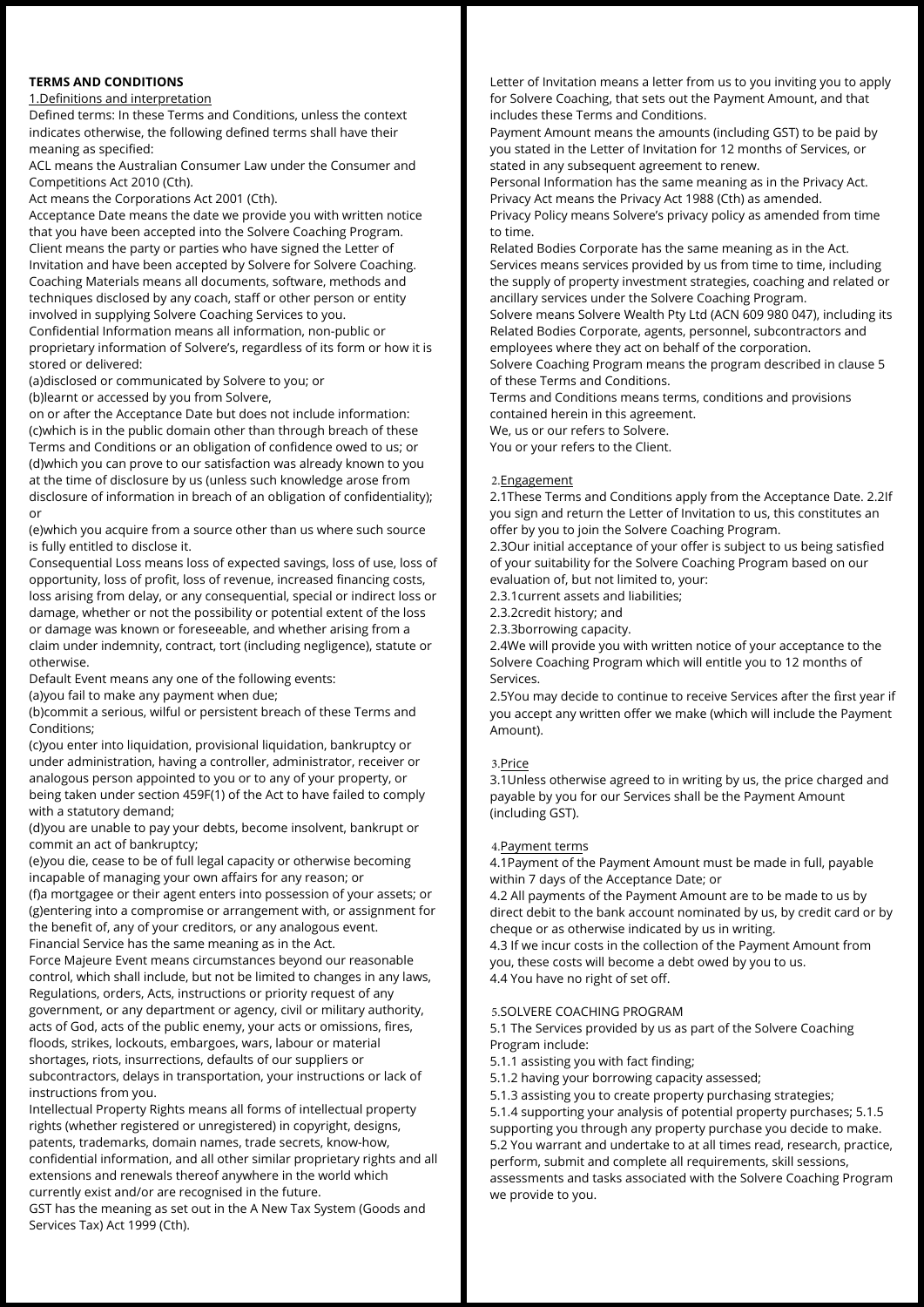5.3 You acknowledge and agree that we are not accountants or financial planners and cannot provide you with advice in relation to tax, financial planning products or strategies, or self managed superannuation fund strategies. You agree that it is your responsibility to obtain this advice independently of us.

5.4 We reserve the right to terminate this agreement, by written notice to you, if you fail to adhere to the warranty and undertaking provided under clause 5.2, or if we form the view that you are not suitable for the Solvere Coaching Program.

#### 6. EXCLUSIONS AND LIMITATIONS

6.1 The exclusions and limitations in this clause 6 are subject to clause 7 (Statutory Rights).

6.2 All express or implied representations, conditions, statutory guarantees, warranties and provisions (whether based on statute, common law or otherwise), relating to these Terms and Conditions, that are not contained in this clause, are excluded to the fullest extent permitted by law.

6.3 Any liability arising in relation to the provision of our Services to you, however arising and whether for Consequential Loss or otherwise, including any liability arising by virtue of any representation or warranty, whether express or implied by law, is hereby excluded to the fullest extent permitted by law.

6.4 No warranty is given and we will not be liable for any loss or damage caused by:

6.4.1 non-adherence by you to the information, recommendations and strategies provided to you as part of the Solvere Coaching Program; 6.4.2 interference with our Services for which we are not responsible; 6.4.3 any Force Majeure Event;

6.4.4 unusual or non-recommended use of our Services; or

6.4.5 your failure to promptly provide us with accurate documents and information that we request.

6.5 We will not be liable for any special, indirect, Consequential Loss or damage suffered by you or any other person resulting from any act or omission by us (including breach, termination or non-observance of the terms incorporates these Terms and Conditions).

6.6 Our total liability for breach of these Terms and Conditions or breach of our contractual obligations or duties at law or in equity (however arising) is limited at our option to:

6.6.1 the supply of the Services again; or

6.6.2 the payment of the cost of having the Services supplied again. 6.7 You acknowledge and agree that:

6.7.1 you shall complete and provide all documents relating to the provision of the Services as are required by us in an accurate and timely manner;

6.7.2 you have and will make your own assessment of the fitness for purpose and suitability of the Services we supply to you;

6.7.3 you have not engaged us to provide you with a Financial Service as defined in the Act;

6.7.4 we do not make or have made any representations to you that we provide a Financial Service as defined in the Act;

6.7.5 we do not make or have made any representations that we hold an Australian Financial Services licences under section 913B of the Act; 6.7.6 you do not enter into this agreement in reliance upon any

statement or representation (whether negligent or otherwise) whether oral, written, express or implied, given or agreed to be given by any person except those expressly set out or referred to in this Terms and Conditions; and

6.7.7 the only remedy available in respect of any misrepresentation or untrue statement made to you shall be a claim for breach of contract under this Terms and Conditions.

6.8 If we obtain services from a third party in order to carry out our Services to you:

6.8.1 we will not be liable for any breach of these Terms and Conditions if that breach is as a result of, or is connected with, the supply by a third party;

6.8.2 we acquire such services as agent for you not as principal and will have no liability to you in relation to the supply of these services; 6.8.3 any claim by you in relation to the supply of such services must be made directly against that third party;

6.8.4 you must pay for such services from the third party plus the cost of, or relevant fee for, us performing such services as agent for you (whether separately identified or not);and

6.8.5 you do not require us to account to you for any commissions or benefits we may receive from such a third party supplier in connection with the supply of services to you and authorise us to contract on your behalf as we think fit.

6.9 We give no warranty in respect of any services that are supplied or carried out or provided to you by a third party even where forming part of our Services. Any warranties, statutory guarantees or other rights will be governed by the terms of supply by that provider to you and relevant laws.

#### 7. STATUTORY RIGHTS

7.1 We will fulfil all of our statutory obligations including in circumstances where you are acquiring Services from us as a 'consumer', as defined in section 3 of Schedule 2 of the ACL, and being a 'consumer' gives you additional rights under the ACC. 7.2 Nothing in these Terms and Conditions is intended to exclude, restrict or modify any condition, warranty, statutory guarantee, right or remedy implied or imposed by common law, statute or regulation which cannot be lawfully excluded, restricted or modified, which may include the ACL and any relevant State or Territory legislation which act to afford you the benefit of implied terms and/or statutory guarantees which operate to protect the purchasers of goods and services in various circumstances.

#### 8. CONFIDENTIALITY

8.1 You undertake to keep confidential any Confidential Information which you obtain and not to use such information or disclose it to any other person, except as permitted under this clause 8.

8.2 You shall keep confidential and shall not use any Confidential Information communicated by us to you without our prior written consent.

8.3 The restriction contained in this clause 8 shall continue to apply while you are a Client of ours, and also after the expiry or termination of this agreement.

8.4 You may disclose any Confidential Information:

8.4.1 required by law; or

8.4.2 required by any competent regulatory authority or recognised stock exchange; or

8.4.3 where such information is in the public domain other than through breach of these Terms and Conditions,

provided that any Confidential Information shall only be disclosed by you at least seven days after you notify us in writing (with full particulars) of your obligation to disclose the Confidential Information (if such notification is lawful in the circumstances).

#### 9. INTELLECTUAL PROPERTY

9.1 All of our Intellectual Property Rights in and relating to the production, development and supply of our Services, including but not limited to manuals, drawings, illustrations, DVD's, webinars, specifications, and other literature remains our property and shall not be transferred, assigned, licensed, reproduced, disclosed or otherwise given to any other person by you without our prior written consent.

#### 10. PRIVACY AND DATA

10.1 You acknowledge and agree that:

10.1.1 in order to provide our Services to you we require certain Personal Information including credit history, employment status, personal financial information and data; and

10.1.2 we may disclose your Personal Information to Related Bodies Corporates, professional agents including superannuation fund advisers, insurance provides, lenders subcontractors and representatives for the purpose of giving effect to our Services; 10.1.3 you have read, understood and agree to our Privacy Policy. 10.2 You agree to share your investment experiences and successes with us and any media forum we nominate from time to time including, but not limited to, providing your name, images, videos, interviews and testimonials for promotional, marketing and/or publicity purposes.